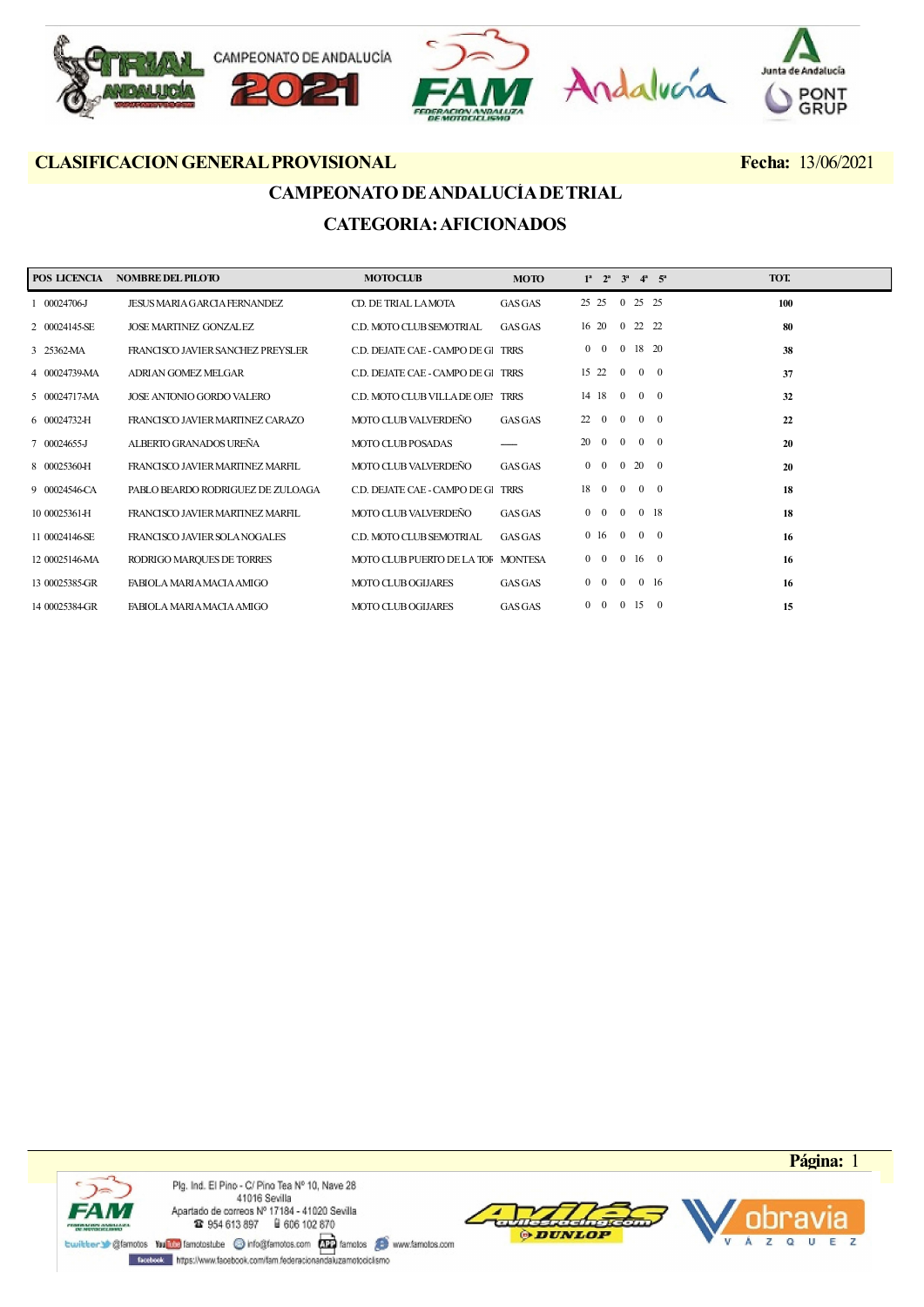

## CAMPEONATO DE ANDALUCÍA DE TRIAL

## CATEGORIA: CADETE

| <b>POS</b><br><b>S LICENCIA</b> | <b>NOMBRE DEL PILOTO</b><br>$-$ 0.000 $-$ 0.000 $-$ 0.000 $-$ 0.000 $-$ 0.000 $-$ | TOCLUB<br>. | мото<br>____ | <b>TOT.</b> |
|---------------------------------|-----------------------------------------------------------------------------------|-------------|--------------|-------------|





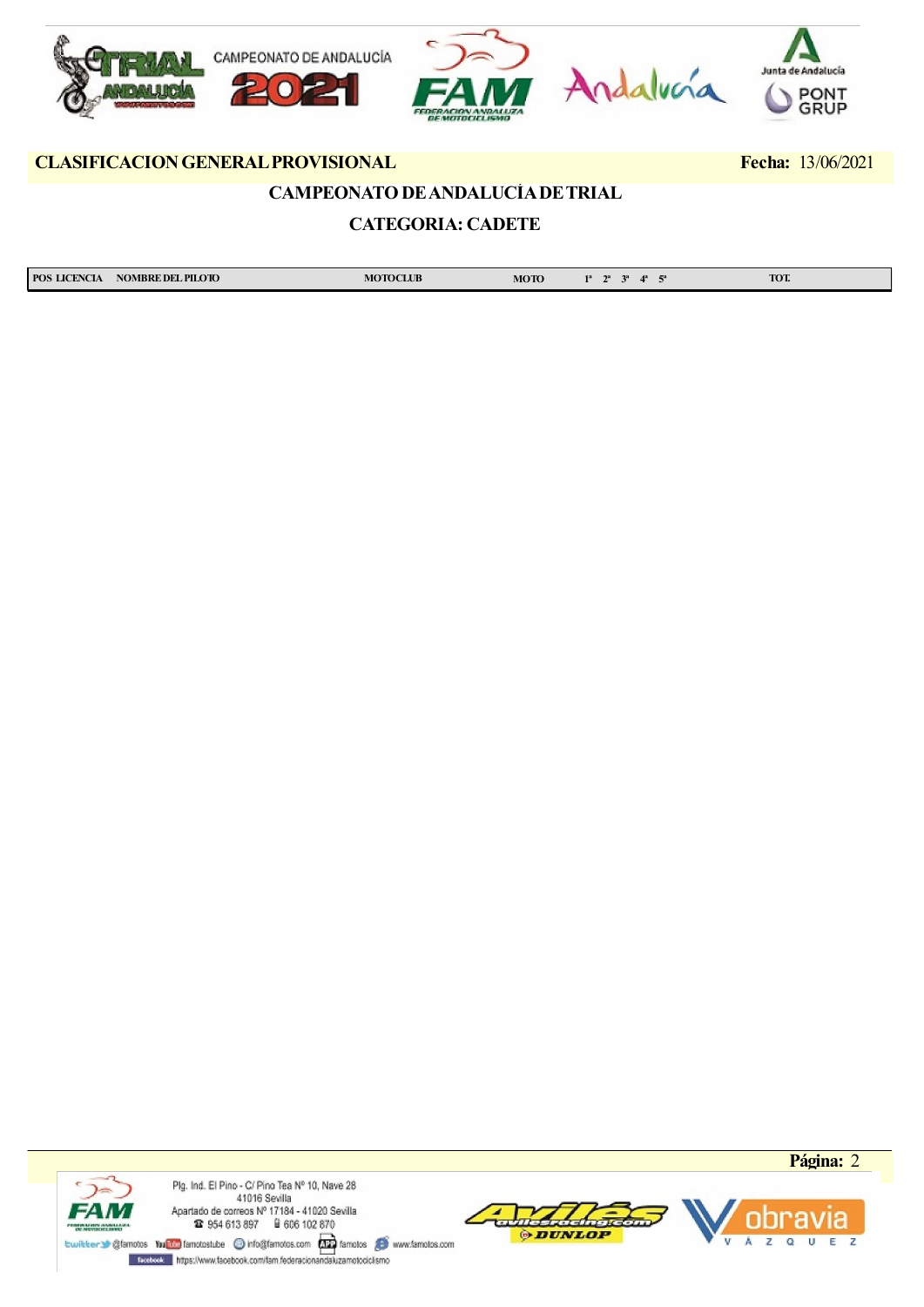

# CAMPEONATO DE ANDALUCÍA DE TRIAL CATEGORIA: CLÁSICAS - CLÁSICOS

| POS LICENCIA   | <b>NOMBRE DEL PILOTO</b>             | <b>MOTOCLUB</b>                       | <b>MOTO</b>    | $1^a$ $2^a$ $3^a$ |                     | $4^a$ $5^a$ |                | TOT. |  |
|----------------|--------------------------------------|---------------------------------------|----------------|-------------------|---------------------|-------------|----------------|------|--|
| 1 00024469-MA  | JOSE ENRIQUE ROMERO FERNANDEZ        | <b>MOTO CLUB POSADAS</b>              | <b>FANTIC</b>  | 25 25 0 25 25     |                     |             |                | 100  |  |
| 2 00024658-SE  | JOSE ANTONIO DE LA FUENTE GOMEZ      | C.D. MOTO CLUB SEMOTRIAL              |                | 18 20             | $0\quad 20\quad 20$ |             |                | 78   |  |
| 3 00024715-CO  | <b>JOSE SALVADOR NAVARRO RAMIREZ</b> | <b>MOTO CLUB POSADAS</b>              |                | 22 22             | $\overline{0}$      | 18 16       |                | 78   |  |
| 4 00024419-J   | <b>JUAN MANUEL CANO NAVARRO</b>      | CD. DE TRIAL LAMOTA                   | <b>FANTIC</b>  | 13 18 0 22 18     |                     |             |                | 71   |  |
| 5 00024438-CO  | ANTONIO ROLDAN LOPEZ                 | <b>MOTO CLUB POSADAS</b>              | <b>BULTACO</b> | 15 13             | $0 \t14 \t14$       |             |                | 56   |  |
| 6 00024237-CO  | <b>JOSE RAFAEL MORENO MORA</b>       | <b>MOTO CLUB POSADAS</b>              | <b>BULTACO</b> | 10 16             | $\overline{0}$      | 13 15       |                | 54   |  |
| 7 00024732-H   | FRANCISCO JAVIER MARTINEZ CARAZO     | MOTO CLUB VALVERDEÑO                  | <b>GAS GAS</b> | $0 \t14$          | 0 15 13             |             |                | 42   |  |
| 8 00024429-CA  | <b>JOSE MANUEL MORENO RODRIGUEZ</b>  | C.D. DEJATE CAE - CAMPO DE GI MONTESA |                | 16 15 0 0 0       |                     |             |                | 31   |  |
| 9 00024735-CO  | <b>JUAN TORRES NAVARRO</b>           | <b>MOTO CLUB POSADAS</b>              | <b>MONTESA</b> | 12 12             | $\overline{0}$      | $0 \quad 0$ |                | 24   |  |
| 10 00024439-CO | FRANCISCO MATA MEDINA                | <b>MOTO CLUB POSADAS</b>              | <b>MONTESA</b> | $11 \t11 \t0$     |                     | $0 \quad 0$ |                | 22   |  |
| 11 25378-MA    | ANTONIO JESUSALCAIDE CAMPOS          | MOTO CLUB PUERTO DE LA TOF FANTIC     |                | $0\quad 0$        | $0 \t 0 \t 22$      |             |                | 22   |  |
| 12 00024774-MA | <b>JESUS RUIZ A LVAREZ</b>           | <b>MOTO CLUB POSADAS</b>              | <b>HONDA</b>   | 20 0              | $\overline{0}$      | $0 \quad 0$ |                | 20   |  |
| 13 00024430-SE | FRANCISCO ORDOÑEZ CALVO              | C.D. DEJATE CAE - CAMPO DE Gl BULTACO |                | 9 10              | $\overline{0}$      | $0 \quad 0$ |                | 19   |  |
| 14 00025371-CO | FRANCISCO JAVIER HERRERO FUNES       | <b>MOTO CLUB POSADAS</b>              | <b>HONDA</b>   | $0\quad 0$        | $0\quad 16\quad 0$  |             |                | 16   |  |
| 15 00024694-CA | <b>JUAN MIGUEL SANTIAGO RAGEL</b>    | C.D. DEJATE CAE - CAMPO DE GI MONTESA |                | 14 0              | $\Omega$            | $\theta$    | $\overline{0}$ | 14   |  |



Plg. Ind. El Pino - C/ Pino Tea Nº 10, Nave 28 41016 Sevilla Apartado de correos № 17184 - 41020 Sevilla<br>
12 954 613 897 - 18 606 102 870

meterdedoria **ODUNLOP** 



Freebook https://www.facebook.com/fam.federacionandaluzamotociclismo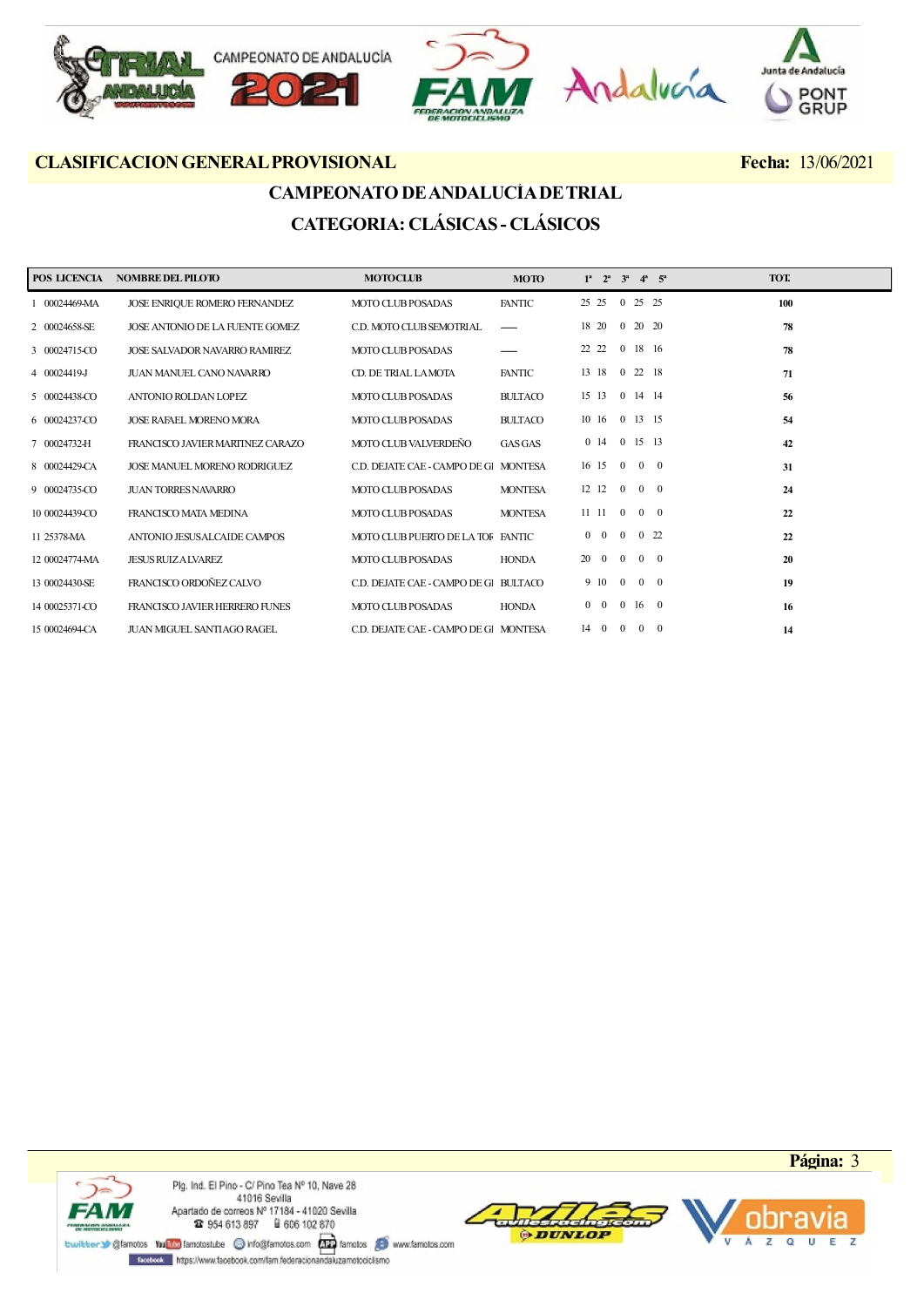

## CAMPEONATO DE ANDALUCÍA DE TRIAL

## CATEGORIA: INFANTIL

| <b>POS LICENCIA</b> | <b>NOMBRE DEL PILOTO</b>  | <b>MOTOCLUB</b>                | <b>MOTO</b>    | 13<br>$\mathbf{A}^{\mathbf{a}}$ | TOT. |
|---------------------|---------------------------|--------------------------------|----------------|---------------------------------|------|
| 00024713-SE         | <b>HECTOR MORENO SANZ</b> | <b>UB SEMOTRIAL</b><br>MOTO CI | <b>GAS GAS</b> | $\Delta$                        | 50   |





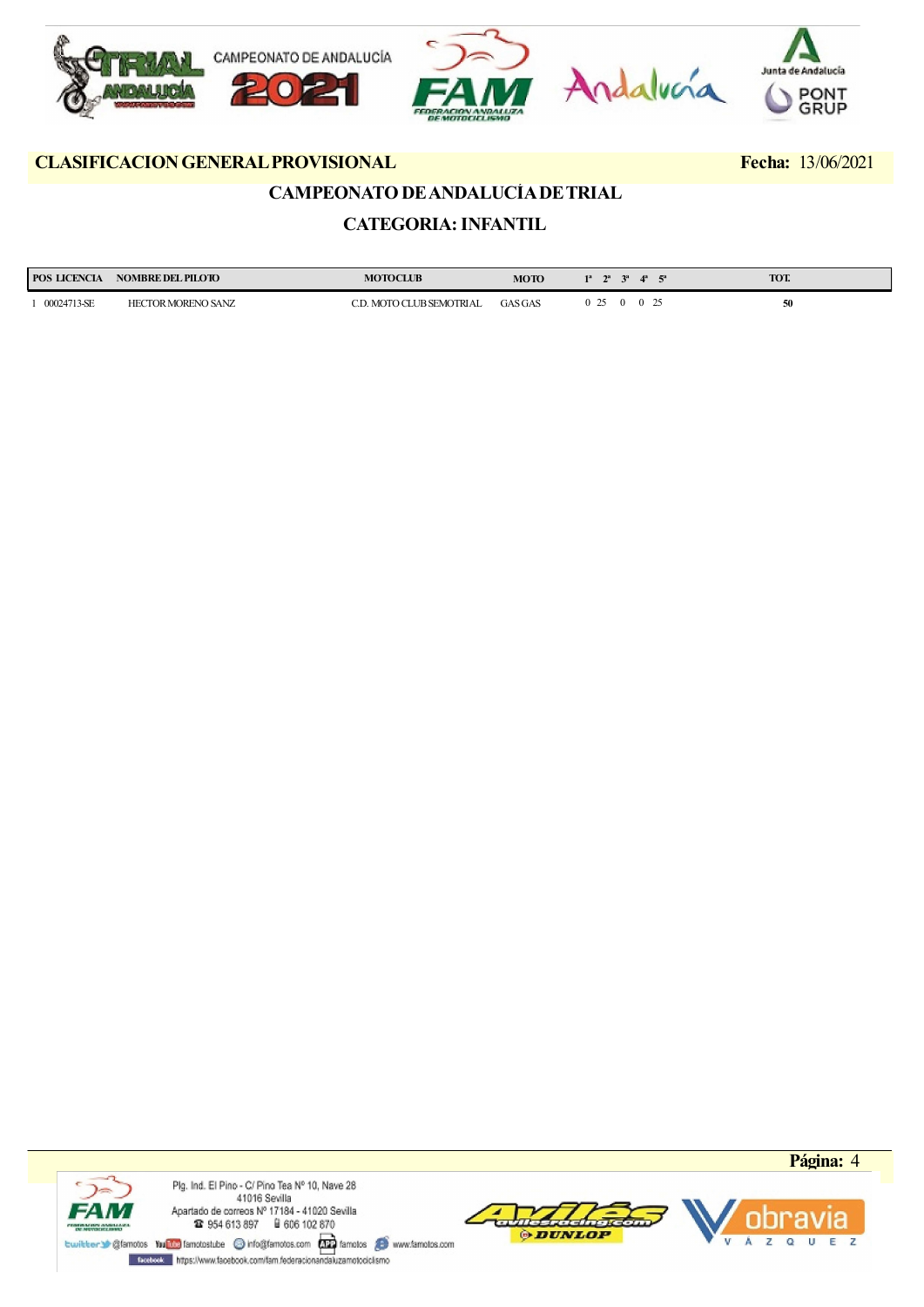

## CAMPEONATO DE ANDALUCÍA DE TRIAL

## CATEGORIA: JUNIOR

| <b>POS LICENCIA</b> | <b>NOMBRE DEL PILOTO</b> | <b>MOTOCLUB</b>                  | <b>MOTO</b> | $1^a$ $2^a$ $3^a$ $4^a$ $5^a$ | <b>TOT.</b> |
|---------------------|--------------------------|----------------------------------|-------------|-------------------------------|-------------|
| 00024782-SE         | ALFONSO JIMENEZ ROBAYO   | C.D. MOTO CLUB SEMOTRIAL         | GASGAS      | 25 0 0 25 0                   | 50          |
| 2 24729-J           | JUAN ORTEGA SANCHEZ      | C.D. TRIAL TEAM TORREDELCAI BETA |             | 22 0 0 22 0                   | 44          |
| 3 00024159-SE       | BOSCO LIÑAN ALDANA       | C.D. MOTO CLUB SEMOTRIAL         |             | 20 0 0 20 0                   | 40          |





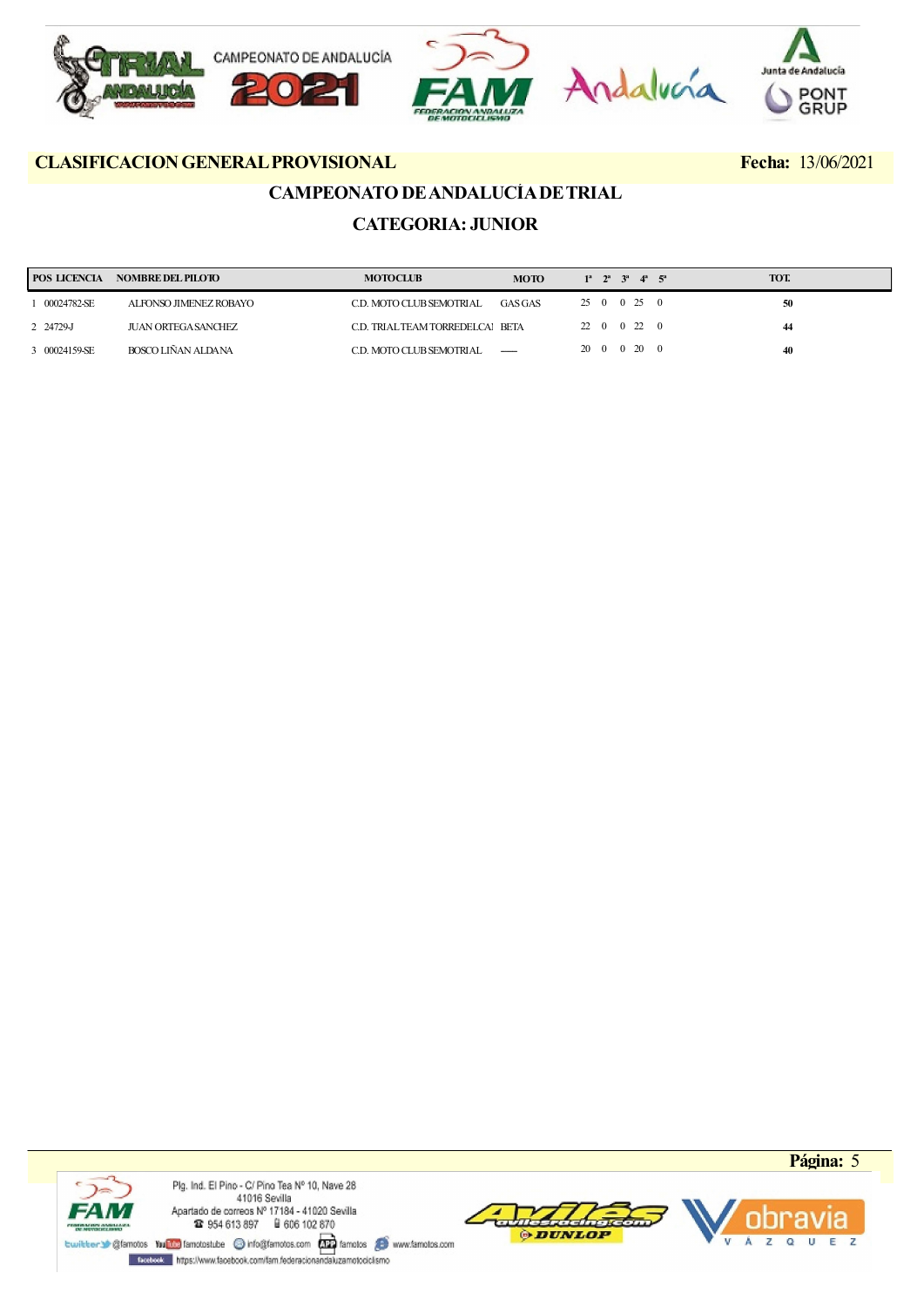

## CAMPEONATO DE ANDALUCÍA DE TRIAL CATEGORIA: TR-1

| POS LICENCIA  | NOMBRE DEL PILOTO         | <b>MOTOCLUB</b>                      | <b>MOTO</b>    | $1^a$ $2^a$ $3^a$ $4^a$ $5^a$                            | TOT. |
|---------------|---------------------------|--------------------------------------|----------------|----------------------------------------------------------|------|
| 00024054-CO   | JOAQUIN SALCEDO MUÑOZ     | MOTO CLUB POSADAS                    | <b>GAS GAS</b> | 0 25 25<br>22 25                                         | 97   |
| 2 00024142-GR | ALEJANDRO ALZUETA VILCHEZ | MOTO CLUB POSADAS                    | <b>TRRS</b>    | 0 20 22<br>20 18                                         | 80   |
| 3 00024741-MA | ALBERTO AGUILAR CARRASCO  | C.D. DEJATE CAE - CAMPO DE GL        | <b>TRRS</b>    | 16 22 0 22 20                                            | 80   |
| 4 00024366-MA | JOSE GABRIEL ROMERO PEREZ | C.D. DEJATE CAE - CAMPO DE GL TRRS   |                | 18 16 0 18 16                                            | 68   |
| 5 00024203-MA | FERNANDO LOPEZ MACIAS     | C.D. DEJATE CAE - CAMPO DE GI SHERCO |                | 0 16 18<br>15 15                                         | 64   |
| 6 00024204-MA | ALVARO LOPEZ MACIAS       | C.D. DEJATE CAE - CAMPO DE GL SHERCO |                | 14 20 0 0 0                                              | 34   |
| 7 00024053-B  | RAFAEL SALCEDO MUÑOZ      | MOTO CLUB POSADAS                    | <b>GASGAS</b>  | $\theta$<br>$\overline{0}$<br>$\Omega$<br>25<br>$\Omega$ | 25   |





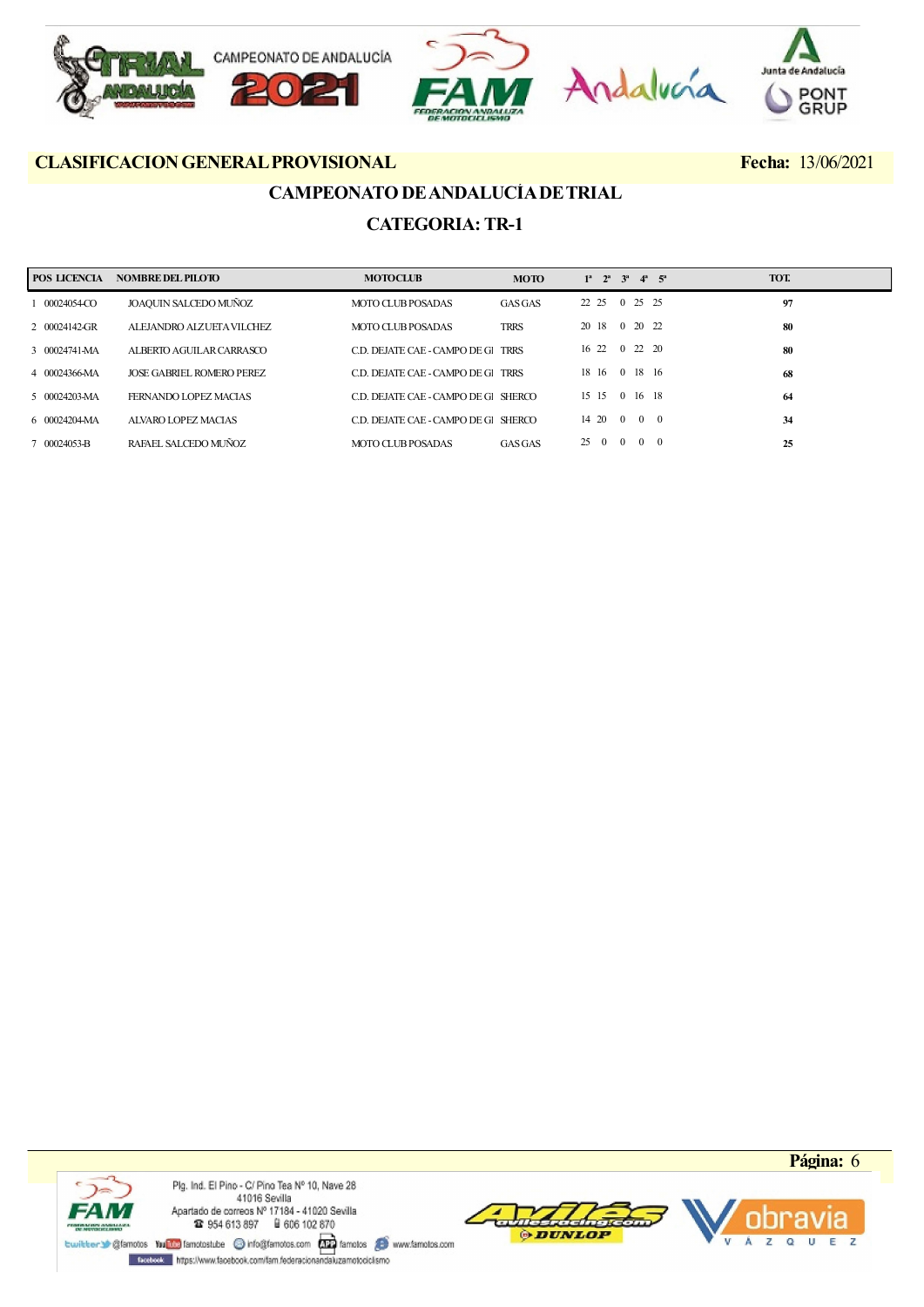

## CAMPEONATO DE ANDALUCÍA DE TRIAL CATEGORIA: TR-2

| POS LICENCIA          | <b>NOMBRE DEL PILOTO</b>           | <b>MOTOCLUB</b>           | <b>MOTO</b>                           | $1^a$ $2^a$ $3^a$ $4^a$ $5^a$ |                |         |         | TOT. |
|-----------------------|------------------------------------|---------------------------|---------------------------------------|-------------------------------|----------------|---------|---------|------|
| 24672-GR              | RUBEN JESUS RAMIREZ ESPINOSA       | <b>MOTO CLUB OGIJARES</b> | <b>TRRS</b>                           | 22 25 0 22 22                 |                |         |         | 91   |
| 2 00024764-SE         | JOSE ANTONIO DE LA FUENTE GOMEZ    | C.D. MOTO CLUB SEMOTRIAL  | GASGAS                                | 25 22                         |                |         | 0 20 18 | 85   |
| 3 00024161-SE         | ALEJANDRO GALOBART PEREZ DE GUZMAN | C.D. MOTO CLUB SEMOTRIAL  | <b>GAS GAS</b>                        | 18 20                         | $\overline{0}$ |         | 18 20   | 76   |
| 4 00024173-GR         | RUBEN AVILES JIMENEZ               | MOTO CLUB POSADAS         | <b>TRRS</b>                           | 0 <sup>18</sup>               |                | 0 25 25 |         | 68   |
| 5 00024772-GR         | RAUL MUÑOZ JIMENEZ                 | MOTO CLUB POSADAS         |                                       | 20 16                         |                | 0 16 14 |         | 66   |
| $60024742 \text{-}GR$ | ADRIAN RODRIGUEZ GUTIERREZ         | CD. DE TRIAL LA MOTA      |                                       | 15 15 0 15 16                 |                |         |         | 61   |
| 7 00024450-J          | MANUEL RUIZ MARTINEZ               | MOTO CLUB POSADAS         | VERTIGO MOTOR $16 \t14 \t0 \t14 \t15$ |                               |                |         |         | 59   |
| 8 1                   | ALBERTO MEJIAS JIMENEZ             |                           |                                       | $0\quad 0$                    |                | 0 13 13 |         | 26   |





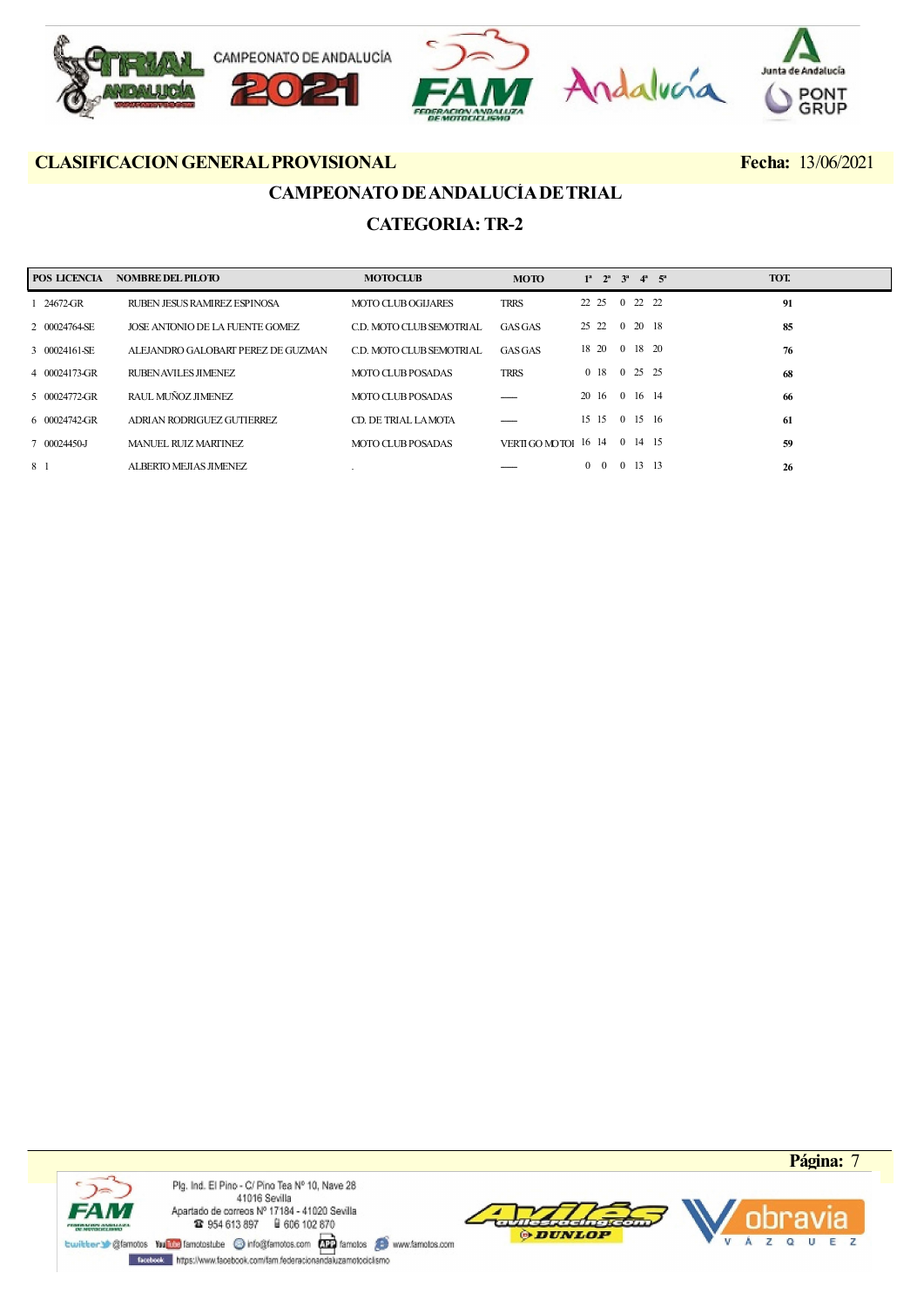

## CAMPEONATO DE ANDALUCÍA DE TRIAL CATEGORIA: TR-3

| POS LICENCIA   | <b>NOMBRE DEL PILOTO</b>           | <b>MOTOCLUB</b>                       | <b>MOTO</b>    | $1^a$ $2^a$ $3^a$ $4^a$ $5^a$ |                |                     | TOT. |
|----------------|------------------------------------|---------------------------------------|----------------|-------------------------------|----------------|---------------------|------|
| 1 24745-MA     | MANUEL MELGAR GARCIA               | <b>MOTO CLUB POSADAS</b>              | <b>SHERCO</b>  | 25 25                         |                | 0 22 25             | 97   |
| 2 00024673-J   | JULIAN IGNACIO BERMUDEZ PIO-RENDON | MOTO CLUB POSADAS                     | <b>GAS GAS</b> | 22 22 0 25 18                 |                |                     | 87   |
| 3 00024689-J   | <b>IVAN GUTIERREZ GARRIDO</b>      | CD. DE TRIAL LAMOTA                   | <b>SHERCO</b>  | 18 15                         |                | 0 20 22             | 75   |
| 4 00024759-MA  | ABRAHAM BACO NAVARRO               | MOTO CLUB PUERTO DE LA TOF GAS GAS    |                | 16 18 0 18 13                 |                |                     | 65   |
| 5 00024766-SE  | <b>GERMAN A STOLA MACIAS</b>       | C.D. MOTO CLUB SEMOTRIAL              | <b>SHERCO</b>  | 14 11                         |                | $0\quad 15\quad 16$ | 56   |
| 6 00024661-J   | DANIEL RUIZ BERMUDEZ               | CD. DE TRIAL LAMOTA                   | <b>MONTESA</b> | 12 12                         | $\overline{0}$ | 14 14               | 52   |
| 7 00024710-GR  | <b>MANUEL MARIIN MARIN</b>         | <b>MOTO CLUB OGIJARES</b>             | <b>TRRS</b>    | 13 14 0 11 9                  |                |                     | 47   |
| 8 24624-SE     | FRANCISCO JAVIER CASTILLO GONZALEZ | <b>MOTO CLUB POSADAS</b>              | <b>GAS GAS</b> | 0 13 0 13 15                  |                |                     | 41   |
| 9 00024782-SE  | ALFONSO JIMENEZ ROBAYO             | C.D. MOTO CLUB SEMOTRIAL              | <b>GAS GAS</b> | $0\quad20$                    | $\overline{0}$ | $0\quad20$          | 40   |
| 10 00024695-MA | <b>DANIEL ISRAELOLIVARES</b>       | C.D. DEJATE CAE - CAMPO DE GI MONTESA |                | 20 9                          |                | $0\quad 10\quad 0$  | 39   |
| 11 00024691-GR | RODOLFO CERVILLA MARTIN            | C.D. DEJATE CAE - CAMPO DE GI MONTESA |                | $0\quad10$                    |                | $0 \t12 \t10$       | 32   |
| 12 00024720-SE | NESTOR ORDOÑEZ ROMERO              | C.D. DEJATE CAE - CAMPO DE Gl GAS GAS |                | $15 \quad 0$                  | $\bf{0}$       | $0 \t12$            | 27   |
| 13 00025336-MA | <b>CARLOS CURPIAN PEREZ</b>        | MOTO CLUB PUERTO DE LA TOF BETA       |                | $0\quad 0$                    | $\overline{0}$ | 9 11                | 20   |
| 14 00025365-GR | <b>ALVARO FUNES ARJONA</b>         | CD. DE TRIAL LAMOTA                   | <b>TRRS</b>    | $0 \t0 \t0 \t16 \t0$          |                |                     | 16   |
| 15 24729-J     | <b>JUAN ORTEGA SANCHEZ</b>         | C.D. TRIAL TEAM TORREDELCAI BETA      |                | $0 \t16 \t0$                  |                | $0 \quad 0$         | 16   |
| 16 00024159-SE | BOSCO LIÑAN ALDANA                 | C.D. MOTO CLUB SEMOTRIAL              |                | $0\quad 0$                    | $\mathbf{0}$   | $0 \times 8$        | 8    |



Plg. Ind. El Pino - C/ Pino Tea Nº 10, Nave 28 41016 Sevilla Apartado de correos № 17184 - 41020 Sevilla<br>
12 954 613 897 - 18 606 102 870

meterdedrian **ODUNLOP** 

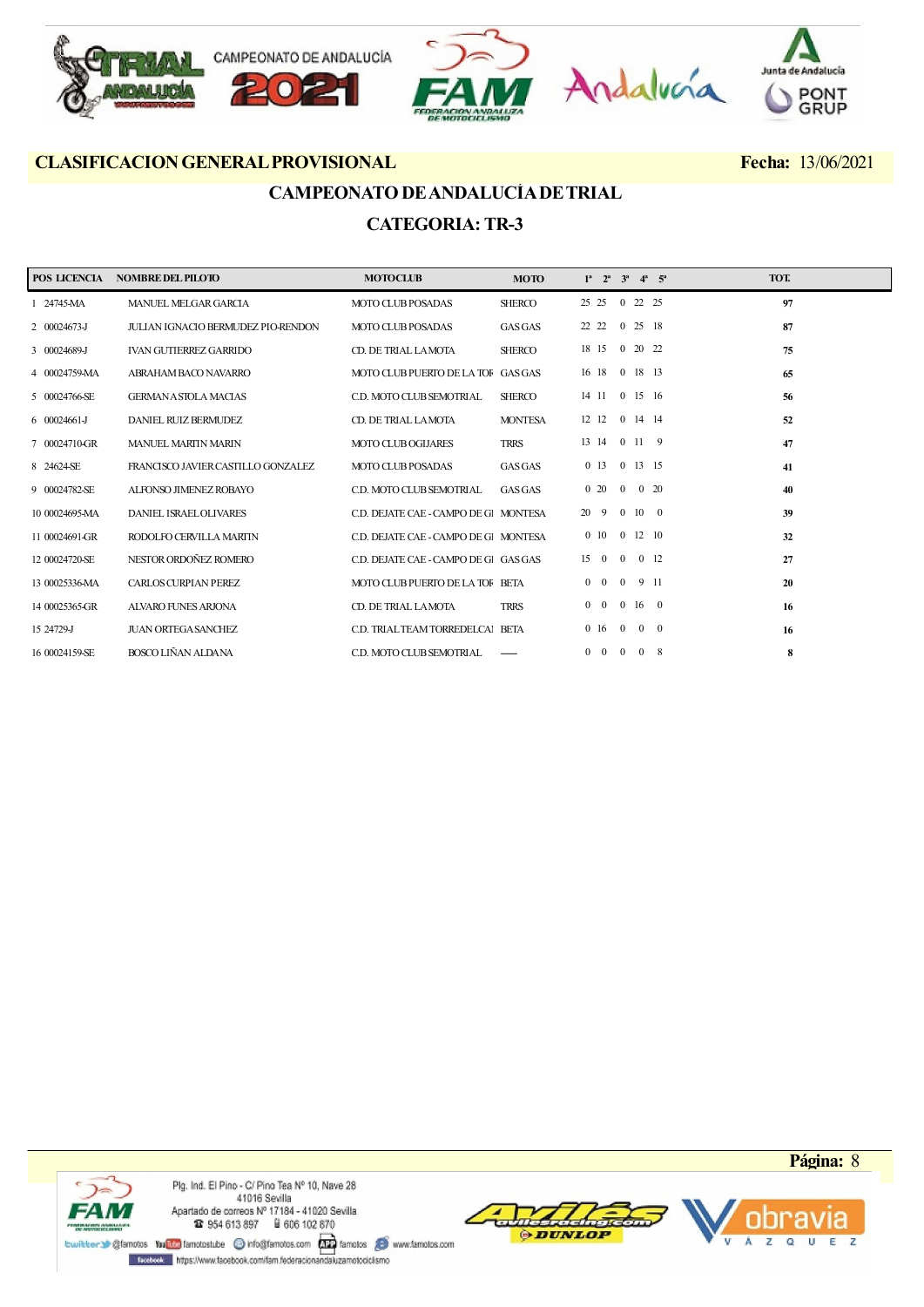

## CAMPEONATO DE ANDALUCÍA DE TRIAL CATEGORIA: TR-4

| POS LICENCIA   | <b>NOMBRE DEL PILOTO</b>             | <b>MOTOCLUB</b>                       | <b>MOTO</b>    | $1^a$ $2^a$              | $3^a$          |                    | $4^a$ $5^a$    | TOT. |
|----------------|--------------------------------------|---------------------------------------|----------------|--------------------------|----------------|--------------------|----------------|------|
| 1 24709-MA     | MARTIN CANTERO SOMODEVILLA           | MOTO CLUB PUERTO DE LA TOF BETA       |                | 18 25                    |                | 0 25 25            |                | 93   |
| 2 00024747-MA  | JOSE ALEJANDRO AMORES SALADO         | C.D. MÁLAGA MOTOR CLUB                |                | 20 18                    |                | 0 20 18            |                | 76   |
| 3 24233-SE     | <b>JAVIER TERRIN GALLEGO</b>         | <b>MOTO CLUB POSADAS</b>              | <b>GAS GAS</b> | 022                      | $\Omega$       |                    | 22 22          | 66   |
| 4 00024647-J   | FRANCISCO MANUEL MALAGON PORCUNA     | CD. DE TRIAL LAMOTA                   | <b>GAS GAS</b> | $0\quad20$               |                | 0 18 20            |                | 58   |
| 5 00024723-H   | FRANCISCO ORDOÑEZ ROMERO             | C.D. DEJATE CAE - CAMPO DE Gl GAS GAS |                | 16 15                    | $\overline{0}$ | 13 12              |                | 56   |
| 6 00024437-CO  | RAFAEL ALEJANDROTRUCIOS MORALES      | <b>MOTO CLUB POSADAS</b>              | <b>JOTAGAS</b> | 15 12                    |                | 0 11 14            |                | 52   |
| 7 00024679-MA  | <b>JAIME CALVO VEGAS</b>             | C.D. MOTO CLUB SEMOTRIAL              | <b>GAS GAS</b> | 016                      |                | $0 \t12 \t16$      |                | 44   |
| 8 24762-SE     | ADRIAN MONTES PULIDO                 | MOTO CLUB POSADAS                     | <b>SHERCO</b>  | 14 13                    |                | $0 \t14 \t0$       |                | 41   |
| 9 00025176-H   | MANUEL CARDENAS VEGA                 | C.D. MOTO CLUB SEMOTRIAL              | <b>GAS GAS</b> | 011                      | $\overline{0}$ | 10 13              |                | 34   |
| 10 00024655-J  | ALBERTO GRANADOS UREÑA               | MOTO CLUB POSADAS                     |                | $0 \t14$                 | $\overline{0}$ | 15                 | $\overline{0}$ | 29   |
| 11 00024691-GR | RODOLFO CERVILLA MARTIN              | C.D. DEJATE CAE - CAMPO DE GI MONTESA |                | 25<br>$\overline{0}$     | $\Omega$       |                    | $0 \quad 0$    | 25   |
| 12 24624-SE    | FRANCISCO JAVIER CASTILLO GONZALEZ   | <b>MOTO CLUB POSADAS</b>              | <b>GAS GAS</b> | 22<br>$\overline{0}$     | $\overline{0}$ |                    | $0\quad 0$     | 22   |
| 13 00025377-GR | <b>JESUS CASADO FERNANDEZ</b>        | <b>MOTO CLUB OGIJARES</b>             | <b>GAS GAS</b> | $\mathbf{0}$<br>$\bf{0}$ |                | $0\quad 16\quad 0$ |                | 16   |
| 14 00025376-GR | <b>JESUS CASADO FERNANDEZ</b>        | <b>MOTO CLUB OGIJARES</b>             | <b>GAS GAS</b> | $0\quad 0$               | $\overline{0}$ |                    | 0 15           | 15   |
| 15 00025174-SE | FRANCISCO JAVIER LOPEZ-CEPERO RAIGON | C.D. MOTO CLUB SEMOTRIAL              | <b>GAS GAS</b> | 0 <sup>10</sup>          | $\overline{0}$ | $\Omega$           | $\overline{0}$ | 10   |



Plg. Ind. El Pino - C/ Pino Tea Nº 10, Nave 28 41016 Sevilla Apartado de correos № 17184 - 41020 Sevilla<br>
12 954 613 897 - 18 606 102 870

meterdedrian **ODUNLOP** 

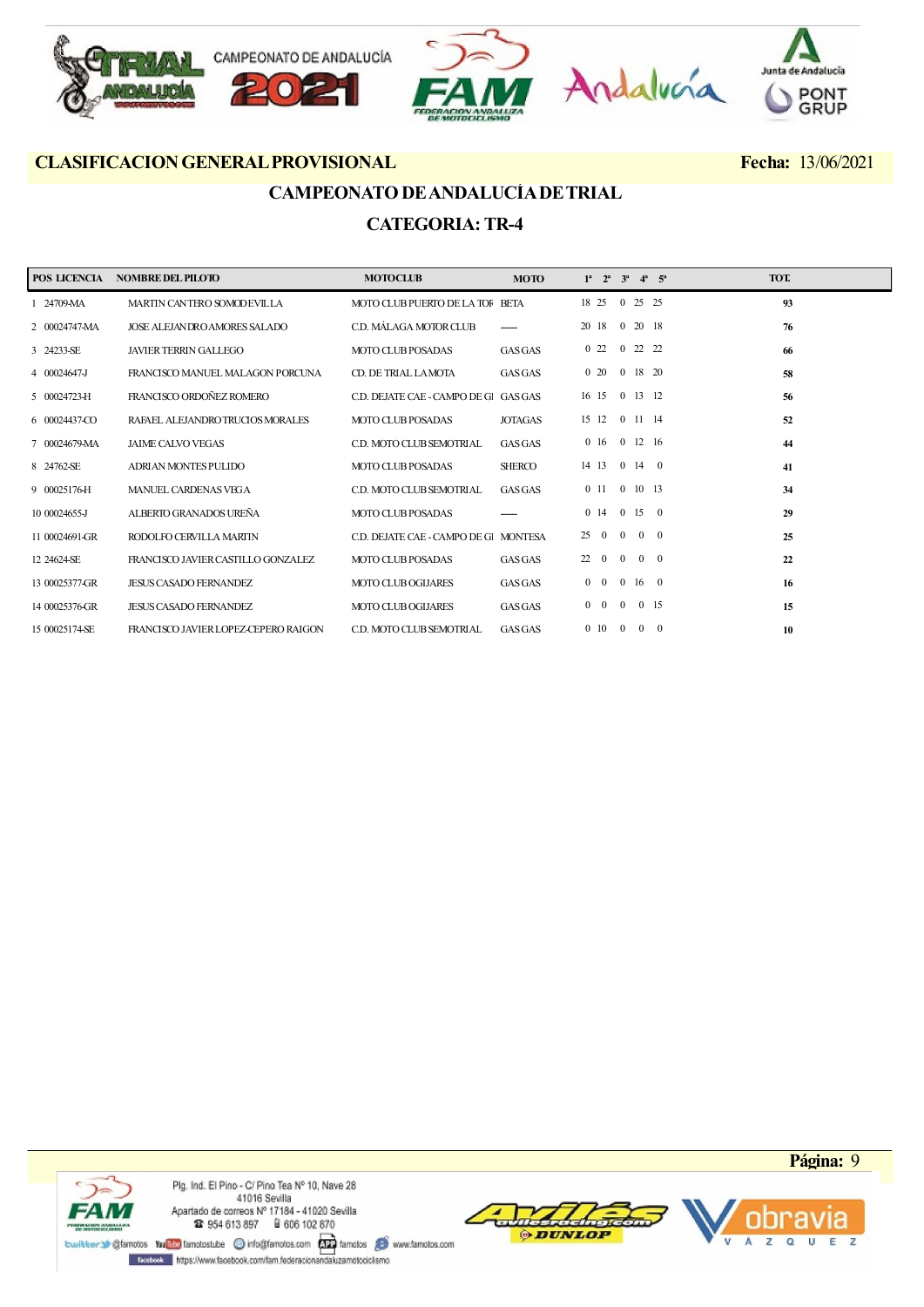

## CAMPEONATO DE ANDALUCÍA DE TRIAL

## CATEGORIA: TR4 + 45

| POS LICENCIA    | <b>NOMBRE DEL PILOTO</b>     | <b>MOTOCLUB</b>                             | <b>MOTO</b>    | $1^a$ $2^a$ $3^a$ $4^a$ $5^a$ |                |                     |                | TOT. |  |
|-----------------|------------------------------|---------------------------------------------|----------------|-------------------------------|----------------|---------------------|----------------|------|--|
| 00024386-CO     | RAFAEL TRUCIOS CABALLERO     | MOTO CLUB POSADAS                           | <b>BETA</b>    | 25 25 0 25 25                 |                |                     |                | 100  |  |
| 2 00024728-MA   | JUAN LUIS AR ANDA ARIZA      | <b>CD. SERVIHONDA</b>                       | <b>MONTESA</b> | 20 22                         |                | $0\quad 22\quad 22$ |                | 86   |  |
| 3 00024623-SE   | <b>EMILIO BENITEZ FLORES</b> | MOTO CLUB POSADAS                           | <b>TRRS</b>    | 18 20 0 20 20                 |                |                     |                | 78   |  |
| 4 00024455-SE   | ANGEL LOZANO GUISADO         | MOTO CLUB POSADAS                           | <b>SHERCO</b>  | 22 18                         |                | 0 18 15             |                | 73   |  |
| 5 00024872-CO   | MIGUEL ANGEL MARQUEZ GUILLEN | MOTO CLUB POSADAS                           | <b>BETA</b>    | 0 16 0 16 18                  |                |                     |                | 50   |  |
| $600025271 - J$ | ALBERTO JAVIER ROMERO PEREZ  | CD. DE TRIAL LAMOTA                         | <b>MONTESA</b> | $0\quad 0$                    | $\overline{0}$ | 0 16                |                | 16   |  |
| 7 00024855-MA   | JOSE CARLOS ELENA SOTO       | MOTO CLUB PUERTO DE LA TOF ELECTRIC-MOTI(00 |                |                               |                | $0\quad15$          | $\overline{0}$ | 15   |  |